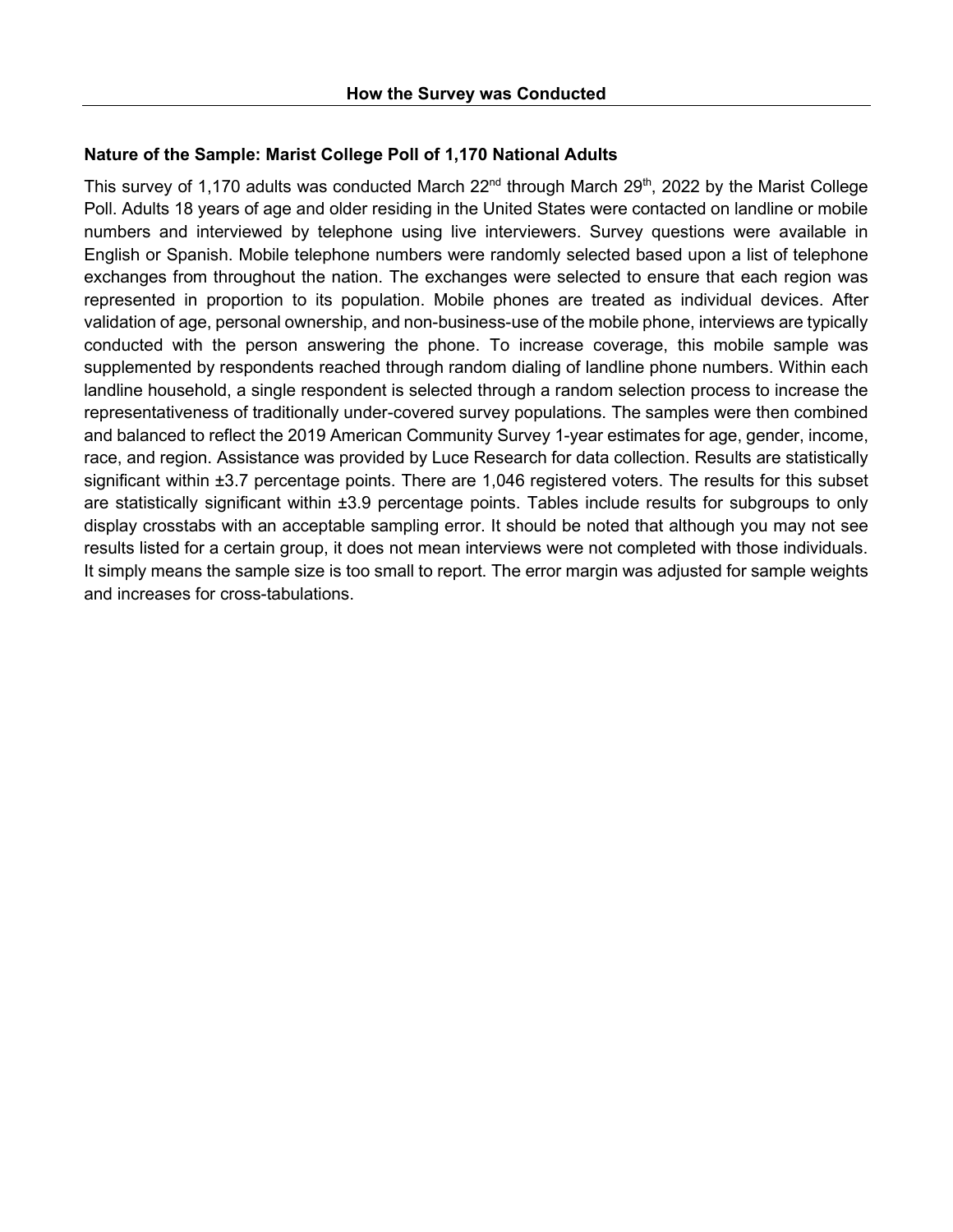## **Nature of the Sample**

|                                   |                                        | <b>National Adults</b> | <b>National Registered Voters</b> |
|-----------------------------------|----------------------------------------|------------------------|-----------------------------------|
|                                   |                                        | Column %               | Column %                          |
| <b>National Adults</b>            |                                        | 100%                   |                                   |
| <b>National Registered Voters</b> |                                        | 89%                    | 100%                              |
| <b>Party Identification</b>       | <b>Democrat</b>                        | n/a                    | 33%                               |
|                                   | Republican                             | n/a                    | 27%                               |
|                                   | Independent                            | n/a                    | 37%                               |
|                                   | Other                                  | n/a                    | 2%                                |
| Gender                            | Men                                    | 49%                    | 49%                               |
|                                   | Women                                  | 51%                    | 51%                               |
| Age                               | Under 45                               | 46%                    | 43%                               |
|                                   | 45 or older                            | 54%                    | 57%                               |
|                                   | 18 to 29                               | 21%                    | 18%                               |
| Age                               | 30 to 44                               | 25%                    | 25%                               |
|                                   |                                        |                        |                                   |
|                                   | 45 to 59                               | 24%                    | 26%                               |
|                                   | 60 or older                            | 29%                    | 32%                               |
| Generation                        | <b>Gen Z/Millennials</b>               | 39%                    | 35%                               |
|                                   | Gen X                                  | 25%                    | 26%                               |
|                                   | <b>Baby Boomers</b>                    | 25%                    | 27%                               |
|                                   | <b>Silent-Greatest</b>                 | 11%                    | 12%                               |
| <b>Race/Ethnicity</b>             | White                                  | 60%                    | 63%                               |
|                                   | <b>Black</b>                           | 11%                    | 11%                               |
|                                   | Latino                                 | 16%                    | 15%                               |
|                                   | Other                                  | 12%                    | 11%                               |
| Region                            | <b>Northeast</b>                       | 17%                    | 17%                               |
|                                   | <b>Midwest</b>                         | 21%                    | 20%                               |
|                                   | South                                  | 38%                    | 39%                               |
|                                   | West                                   | 24%                    | 24%                               |
| <b>Household Income</b>           | Less than \$50,000                     | 39%                    | 37%                               |
|                                   | \$50,000 or more                       | 61%                    | 63%                               |
| <b>Education</b>                  | Not college graduate                   | 56%                    | 55%                               |
|                                   | College graduate                       | 44%                    | 45%                               |
| <b>Education by Race</b>          | White - Not College Graduate           | 33%                    | 34%                               |
|                                   | White - College Graduate               | 27%                    | 28%                               |
|                                   | Non-White - Not College Graduate       | 23%                    | 21%                               |
|                                   | Non-White - College Graduate           | 17%                    | 17%                               |
| <b>Education - Race - Gender</b>  | Men - White - Not College Graduate     | 15%                    | 15%                               |
|                                   | Men - White - College Graduate         | 13%                    | 13%                               |
|                                   |                                        |                        |                                   |
|                                   | Men - Non-White - Not College Graduate | 12%                    | 11%                               |
|                                   |                                        |                        |                                   |
|                                   | Men - Non-White - College Graduate     | 9%                     | 9%                                |
|                                   | Women - White - Not College Graduate   | 18%                    | 19%                               |
|                                   | Women - White - College Graduate       | 15%                    | 15%                               |
|                                   | Women - Non-White - Not College        |                        |                                   |
|                                   | Graduate                               | 10%                    | 10%                               |
|                                   |                                        |                        |                                   |
|                                   | Women - Non-White - College Graduate   | 8%                     | 8%                                |
| <b>Area Description</b>           | <b>Big city</b>                        | 21%                    | 19%                               |
|                                   | Small city                             | 16%                    | 16%                               |
|                                   | Suburban                               | 25%                    | 26%                               |
|                                   | <b>Small town</b>                      | 22%                    | 22%                               |
|                                   | Rural                                  | 16%                    | 16%                               |
| <b>Area Description - Gender</b>  | Small city/Suburban Men                | 21%                    | 22%                               |
|                                   | Other area Men                         | 28%                    | 27%                               |
|                                   | Small city/Suburban Women              | 20%                    | 21%                               |
|                                   | <b>Other area Women</b>                | 31%                    | 31%                               |
| <b>Interview Type</b>             | Landline                               | 36%                    | 38%                               |
|                                   | <b>Cell phone</b>                      | 64%                    | 62%                               |

Marist Poll National Adults. Interviews conducted March 22nd through March 29th, 2022, n=1,170 MOE +/- 3.7 percentage points. National Registered Voters: n=1,046 MOE +/- 3.9 percentage points. Totals may not add to 100% due to rounding.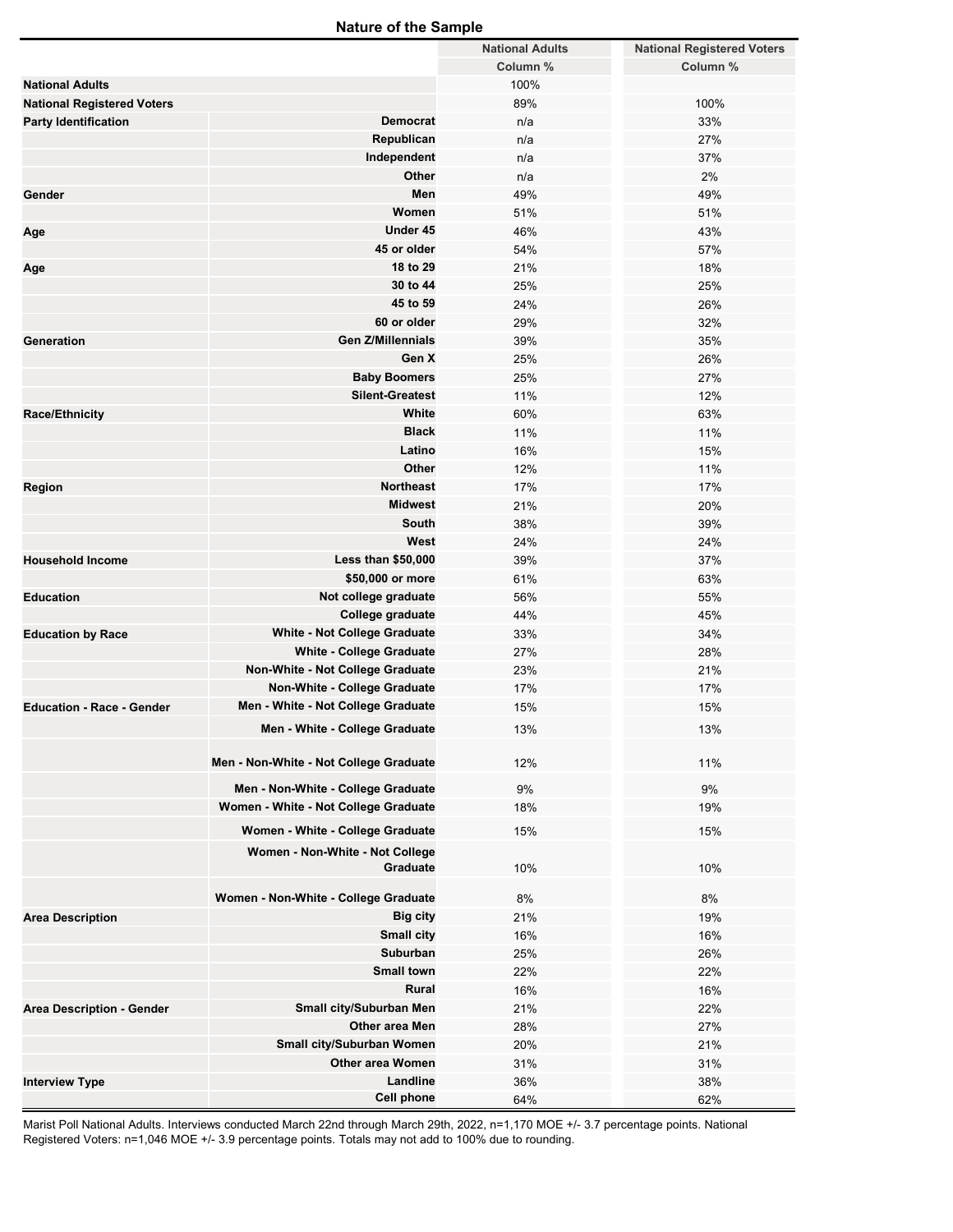### **BIDJP105. Marist Poll National Tables March 22nd through March 29th, 2022**

|                                   |                                      | National Adults                                                             |            |             |  |
|-----------------------------------|--------------------------------------|-----------------------------------------------------------------------------|------------|-------------|--|
|                                   |                                      | Do you approve or disapprove of the job Joe Biden is<br>doing as president? |            |             |  |
|                                   |                                      | Approve                                                                     | Disapprove | Vol: Unsure |  |
|                                   |                                      | Row %                                                                       | Row %      | Row %       |  |
| <b>National Adults</b>            |                                      | 39%                                                                         | 54%        | 7%          |  |
| <b>National Registered Voters</b> |                                      | 39%                                                                         | 55%        | 6%          |  |
| Party Identification              | Democrat                             | 74%                                                                         | 21%        | 5%          |  |
|                                   | Republican                           | 4%                                                                          | 95%        | 1%          |  |
|                                   | Independent                          | 36%                                                                         | 56%        | 8%          |  |
| Region                            | Northeast                            | 47%                                                                         | 44%        | 8%          |  |
|                                   | <b>Midwest</b>                       | 44%                                                                         | 50%        | 6%          |  |
|                                   | South                                | 33%                                                                         | 60%        | 8%          |  |
|                                   | West                                 | 40%                                                                         | 55%        | 5%          |  |
| Household Income                  | Less than \$50,000                   | 38%                                                                         | 53%        | 9%          |  |
|                                   | \$50,000 or more                     | 40%                                                                         | 55%        | 5%          |  |
| Education                         | Not college graduate                 | 31%                                                                         | 61%        | 8%          |  |
|                                   | College graduate                     | 50%                                                                         | 45%        | 5%          |  |
| Race/Ethnicity                    | White                                | 37%                                                                         | 58%        | 5%          |  |
|                                   | Non-white                            | 44%                                                                         | 48%        | 8%          |  |
| Race and Education                | White - Not College Graduate         | 28%                                                                         | 66%        | 6%          |  |
|                                   | White - College Graduate             | 48%                                                                         | 48%        | 4%          |  |
| Gender - Race - Education         | Men - White - Not College Graduate   | 23%                                                                         | 73%        | 4%          |  |
|                                   | Men - White - College Graduate       | 43%                                                                         | 52%        | 4%          |  |
|                                   | Women - White - Not College Graduate | 32%                                                                         | 60%        | 7%          |  |
|                                   | Women - White - College Graduate     | 51%                                                                         | 45%        | 4%          |  |
| Age                               | Under 45                             | 34%                                                                         | 59%        | 8%          |  |
|                                   | 45 or older                          | 44%                                                                         | 50%        | 6%          |  |
| Generation                        | Gen Z/Millennials                    | 34%                                                                         | 58%        | 8%          |  |
|                                   | Gen X                                | 35%                                                                         | 59%        | 7%          |  |
|                                   | <b>Baby Boomers</b>                  | 48%                                                                         | 48%        | 5%          |  |
|                                   | Silent-Greatest                      | 49%                                                                         | 44%        | 6%          |  |
| Gender                            | Men                                  | 37%                                                                         | 58%        | 5%          |  |
|                                   | Women                                | 41%                                                                         | 50%        | 8%          |  |
| 2020 Support                      | <b>Biden</b>                         | 78%                                                                         | 18%        | 4%          |  |
|                                   | Trump                                | 2%                                                                          | 96%        | 2%          |  |
| Area Description                  | Big city                             | 46%                                                                         | 46%        | 9%          |  |
|                                   | Small city                           | 35%                                                                         | 59%        | 6%          |  |
|                                   | Suburban                             | 44%                                                                         | 52%        | 4%          |  |
|                                   | Small town                           | 37%                                                                         | 55%        | 7%          |  |
|                                   | Rural                                | 31%                                                                         | 64%        | 6%          |  |
| Small city/Suburban Men           |                                      | 39%                                                                         | 58%        | 3%          |  |
| Small city/Suburban Women         |                                      | 43%                                                                         | 51%        | 6%          |  |

Marist Poll National Adults. Interviews conducted March 22nd through March 29th, 2022. Totals may not add to 100% due to rounding.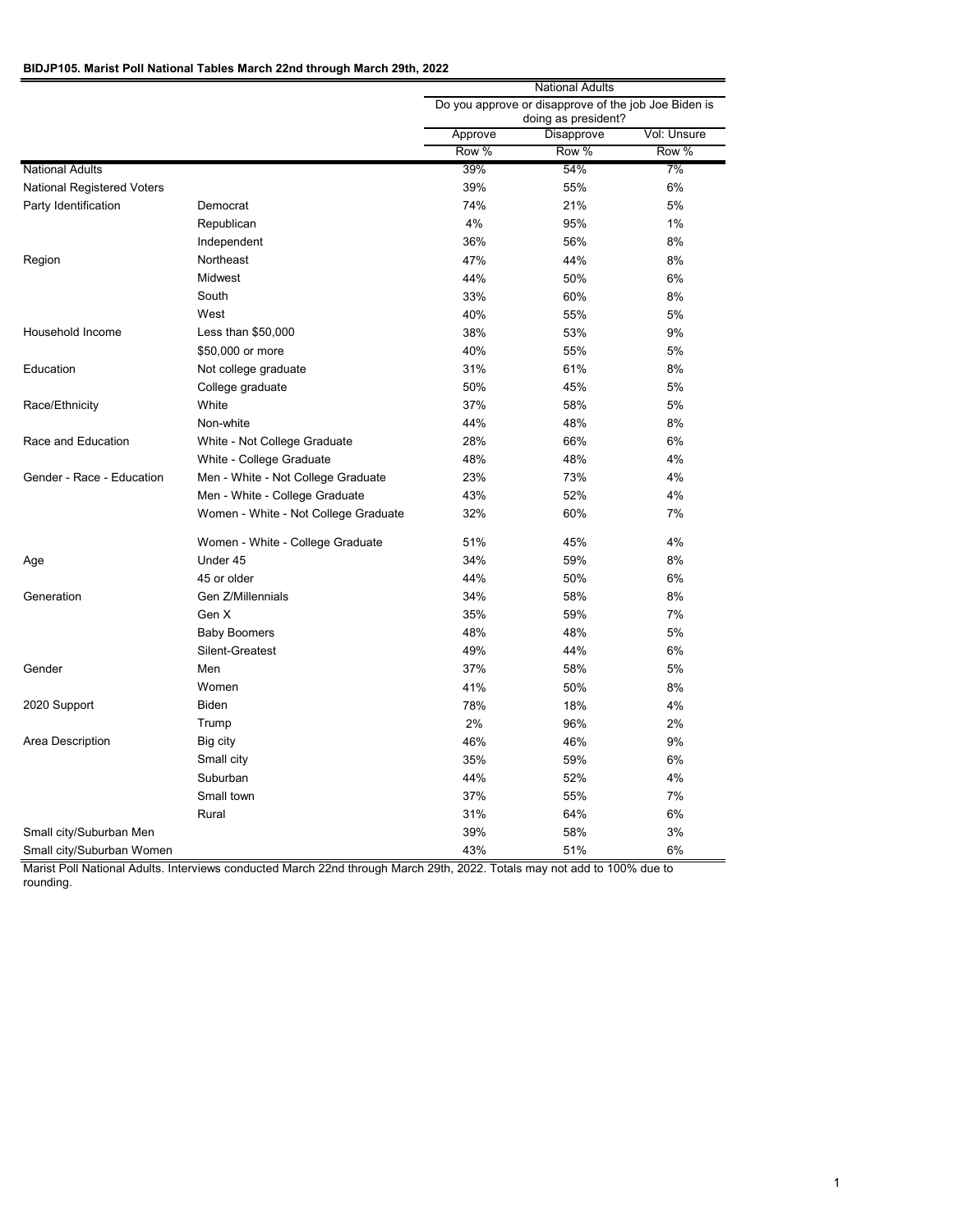# **BIDJP105TRND. Marist Poll National Trend**

|                      | National Adults                                                          |            |             |  |  |
|----------------------|--------------------------------------------------------------------------|------------|-------------|--|--|
|                      | Do you approve or disapprove of the job Joe Biden is doing as president? |            |             |  |  |
|                      | Approve                                                                  | Disapprove | Vol: Unsure |  |  |
|                      | Row %                                                                    | Row %      | Row %       |  |  |
| March 31st, 2022     | 39%                                                                      | 54%        | 7%          |  |  |
| March 4th, 2022      | 47%                                                                      | 50%        | 3%          |  |  |
| February 2022        | 39%                                                                      | 55%        | 6%          |  |  |
| December 20th, 2021  | 41%                                                                      | 55%        | 3%          |  |  |
| December 9th, 2021   | 42%                                                                      | 51%        | 7%          |  |  |
| November 24th, 2021  | 42%                                                                      | 50%        | 8%          |  |  |
| November 1st, 2021   | 44%                                                                      | 49%        | 8%          |  |  |
| September 30th, 2021 | 45%                                                                      | 46%        | 9%          |  |  |
| September 3rd, 2021  | 43%                                                                      | 51%        | 7%          |  |  |
| August 2021          | 49%                                                                      | 44%        | 6%          |  |  |
| <b>July 2021</b>     | 50%                                                                      | 43%        | 7%          |  |  |
| June 2021            | 52%                                                                      | 46%        | 2%          |  |  |
| May 27th, 2021       | 52%                                                                      | 41%        | 7%          |  |  |
| May 17th, 2021       | 53%                                                                      | 41%        | 6%          |  |  |
| April 27th, 2021     | 54%                                                                      | 44%        | 3%          |  |  |
| April 16th, 2021     | 53%                                                                      | 39%        | 8%          |  |  |
| March 30th, 2021     | 52%                                                                      | 40%        | 8%          |  |  |
| March 11th, 2021     | 49%                                                                      | 42%        | 10%         |  |  |
| February 2021        | 51%                                                                      | 38%        | 11%         |  |  |
| January 2021         | 49%                                                                      | 35%        | 16%         |  |  |

Marist Poll National Adults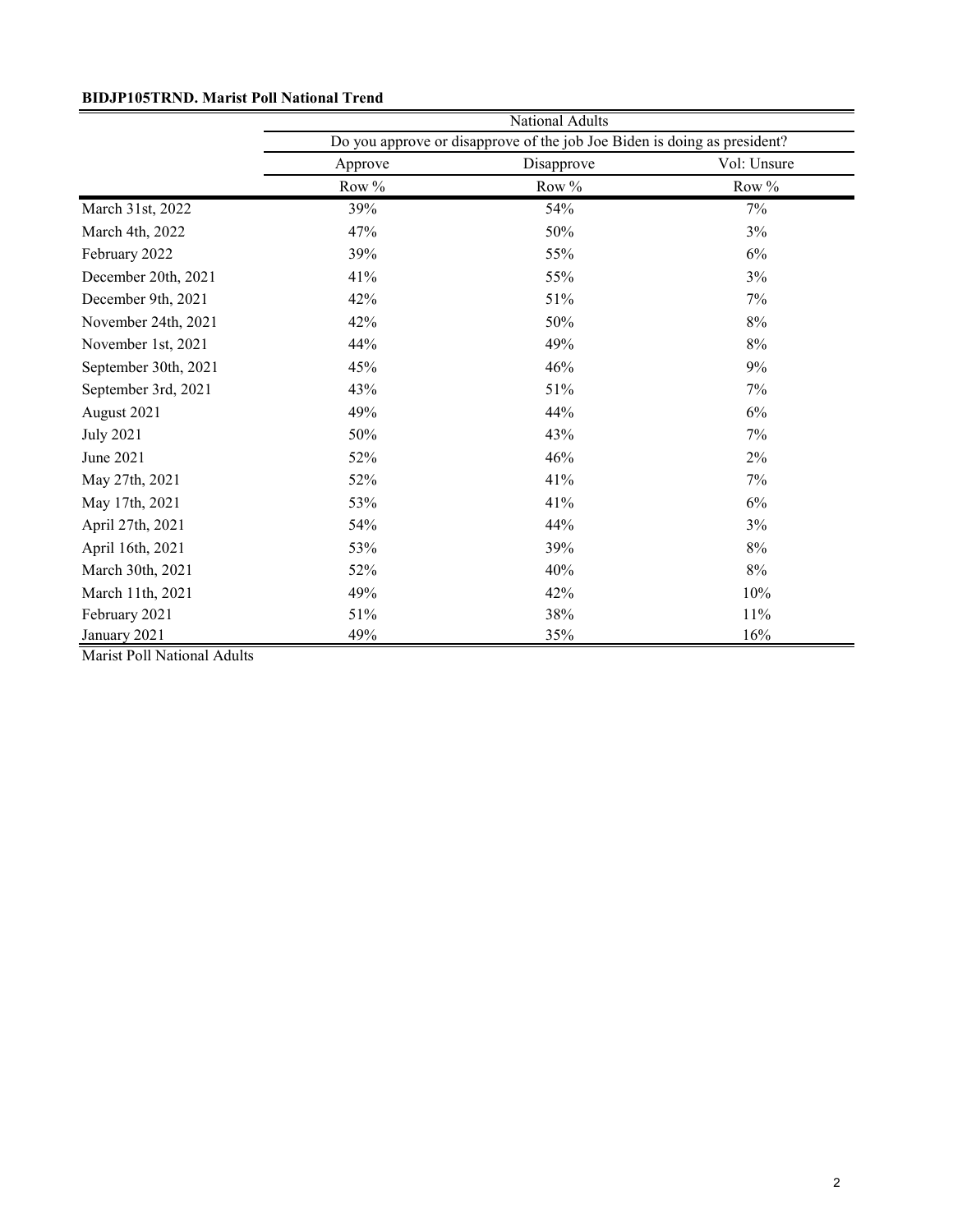### **BIDJP105R. Marist Poll National Tables March 22nd through March 29th, 2022**

National Adults

Do you approve or disapprove of the job Joe Biden is doing as president? [And, would you say you strongly approve/disapprove of the job he is doing or just approve/disapprove?]

|                            |                                      |                  |         |            | Strongly   |             |
|----------------------------|--------------------------------------|------------------|---------|------------|------------|-------------|
|                            |                                      | Strongly approve | Approve | Disapprove | disapprove | Vol: Unsure |
|                            |                                      | Row %            | Row %   | Row %      | Row %      | Row %       |
| <b>National Adults</b>     |                                      | 17%              | 22%     | 19%        | 35%        | 7%          |
| National Registered Voters |                                      | 18%              | 22%     | 19%        | 36%        | 6%          |
| Party Identification       | Democrat                             | 42%              | 32%     | 17%        | 4%         | 5%          |
|                            | Republican                           | 1%               | 3%      | 15%        | 80%        | $1\%$       |
|                            | Independent                          | 11%              | 24%     | 21%        | 34%        | 8%          |
| Party ID and Gender        | Democrat men                         | 35%              | 34%     | 20%        | 7%         | 4%          |
|                            | Democrat women                       | 46%              | 31%     | 15%        | 2%         | 6%          |
|                            | Republican men                       | $1\%$            | $1\%$   | 8%         | 88%        | 2%          |
|                            | Republican women                     | $0\%$            | $5\%$   | 22%        | 73%        | 0%          |
|                            | Independent men                      | 11%              | 26%     | 20%        | 37%        | $6\%$       |
|                            | Independent women                    | 12%              | 22%     | 24%        | 31%        | 12%         |
| Region                     | Northeast                            | 20%              | 28%     | 13%        | 31%        | 8%          |
|                            | Midwest                              | 16%              | 28%     | 18%        | 32%        | 6%          |
|                            | South                                | 15%              | 17%     | 20%        | 39%        | 8%          |
|                            | West                                 | 18%              | 21%     | 21%        | 34%        | 5%          |
| Household Income           | Less than \$50,000                   | 16%              | 22%     | 22%        | 31%        | 9%          |
|                            | \$50,000 or more                     | 17%              | 23%     | 17%        | 38%        | 5%          |
| Education                  | Not college graduate                 | 12%              | 19%     | 20%        | 41%        | 8%          |
|                            | College graduate                     | 23%              | 27%     | 17%        | 28%        | 5%          |
| Race/Ethnicity             | White                                | 15%              | 22%     | 17%        | 41%        | 5%          |
|                            | Non-white                            | 21%              | 24%     | 23%        | 24%        | 8%          |
| Race and Education         | White - Not College Graduate         | 11%              | 18%     | 16%        | 49%        | 6%          |
|                            | White - College Graduate             | 21%              | 26%     | 17%        | 31%        | 4%          |
| Gender - Race - Education  | Men - White - Not College Graduate   | 8%               | 16%     | 15%        | 58%        | 4%          |
|                            | Men - White - College Graduate       | 17%              | 26%     | 13%        | 39%        | 4%          |
|                            | Women - White - Not College Graduate | 13%              | 20%     | 18%        | 43%        | 7%          |
|                            | Women - White - College Graduate     | 25%              | 26%     | 21%        | 24%        | 4%          |
| Age                        | Under 45                             | 9%               | 24%     | 27%        | 32%        | $8\%$       |
|                            | 45 or older                          | 23%              | 21%     | 12%        | 37%        | 6%          |
| Generation                 | Gen Z/Millennials                    | 8%               | 26%     | 29%        | 28%        | 8%          |
|                            | Gen X                                | 17%              | 17%     | 15%        | 43%        | 7%          |
|                            | <b>Baby Boomers</b>                  | 27%              | 20%     | 10%        | 38%        | 5%          |
|                            | Silent-Greatest                      | 23%              | 26%     | 11%        | 33%        | 6%          |
| Gender                     | Men                                  | 14%              | 23%     | 17%        | 41%        | 5%          |
|                            | Women                                | 20%              | 21%     | 20%        | 30%        | 9%          |
| 2020 Support               | Biden                                | 39%              | 39%     | 14%        | $4\%$      | $4\%$       |
|                            | Trump                                | $0\%$            | 2%      | 17%        | 79%        | 2%          |
| Area Description           | Big city                             | 24%              | 22%     | 22%        | 24%        | $9\%$       |
|                            | Small city                           | 12%              | 23%     | 25%        | 34%        | 6%          |
|                            | Suburban                             | 15%              | 29%     | 17%        | 35%        | 4%          |
|                            | Small town                           | 17%              | 21%     | 18%        | 37%        | 7%          |
|                            | Rural                                | 17%              | 14%     | 14%        | 49%        | 6%          |
| Small city/Suburban Men    |                                      | 11%              | 28%     | 19%        | 40%        | 3%          |
| Small city/Suburban Women  |                                      | 17%              | 25%     | 21%        | 30%        | 6%          |
|                            |                                      |                  |         |            |            |             |

Marist Poll National Adults. Interviews conducted March 22nd through March 29th, 2022. Totals may not add to 100% due to rounding.